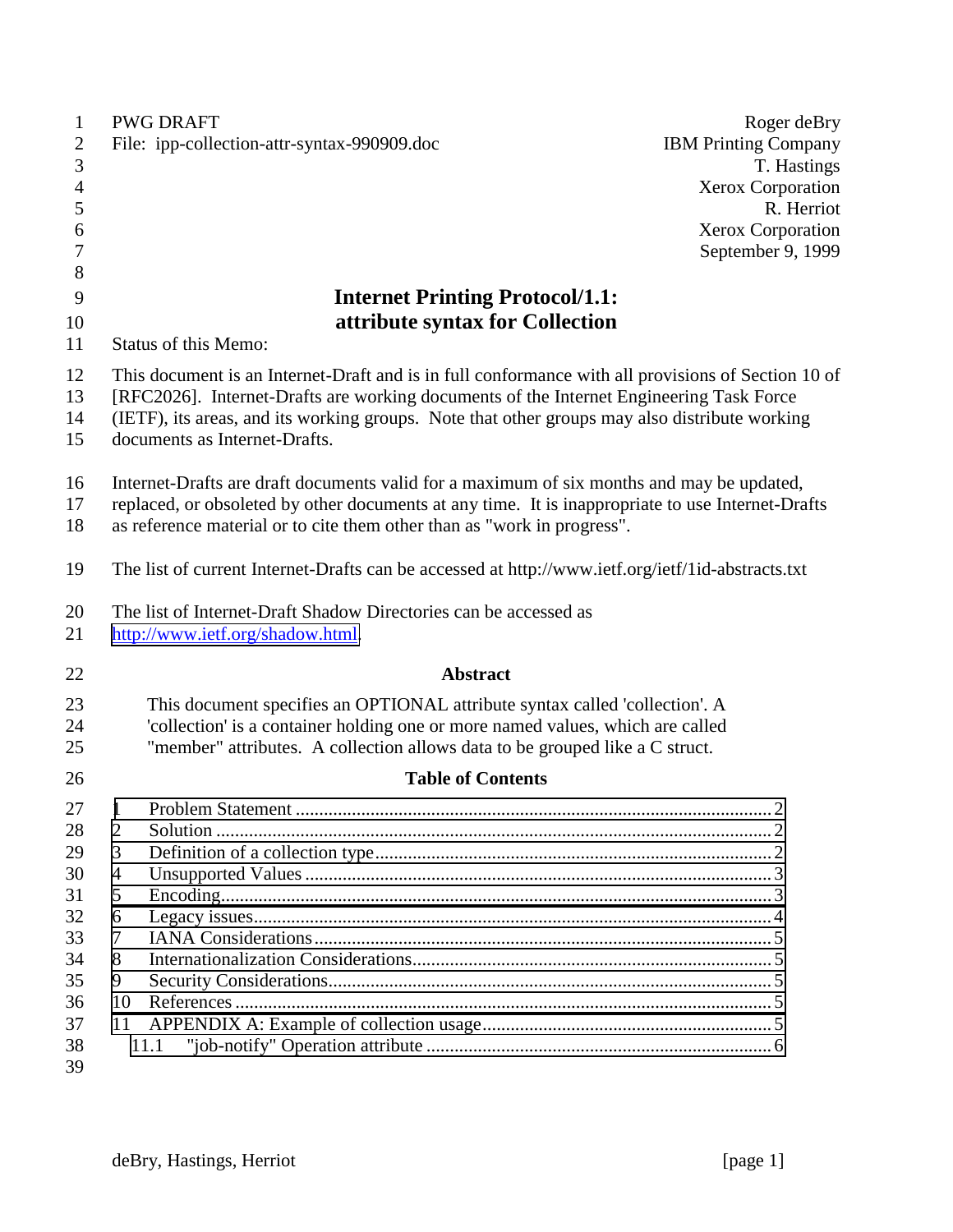#### <span id="page-1-0"></span>**1 Problem Statement**

IPP supports most of the common data structures that are available in programming languages. It

 lacks a mechanism for grouping several values of different types. The C language uses the struct to solve this problem.

# **2 Solution**

The IPP 'collection' is a container holding one or more named values (i.e. attributes), which are

- called member attributes. A collection also has a type name, which identifies the allowed
- member attributes, as does the name of a C struct or Java class. A collection value is similar to a
- group, such as an operation group. They both consist of a series of attributes.
- The name of each member attribute MUST be unique within a collection, but MAY be the same
- as the name of a member attribute in another collection type. In order to support legacy IPP
- implementations, the name of a member attribute MUST be different from any attribute in an
- operation or object unless its semantics are identical to those in the operation or object.
- Each member attribute can have any syntax type, including collection, and can be either single-
- valued or multi-valued. The length of a collection value is not limited. However, the length of
- each member attribute MUST NOT exceed the limit of its attribute syntax.
- Note: if a collection contains two or more member attributes with the same attribute name, the
- collection is not well formed. The receiver of such a collection can either treat the collection as a
- bad value or ignore all but one of the identically named members.

## **3 Definition of a collection type**

- When a specification defines an attribute whose syntax type is 'collection' or '1setOf collection',
- it must define following aspects of the collection.
- 1. the name of the collection type, whose characters are the same as those for a keyword.
- 2. the following information about each member attribute:
- a) its name, which is a keyword like all attributes. It must be unique within the collection type. It must also be unique with respect to operation and object attributes unless its semantics are identical to those in the operation or object.
- b) its syntax type, which may be any IPP syntax type, include collection. If the syntax type starts with "1setOf", the member attribute is multi-valued.
- c) its allowed values, either enumerated explicitly or specified by the values of a referenced attribute.
- d) whether it MUST be or MAY be supplied by a client.
- e) its default value if a client MAY supply it. The default value can be stated explicitly or can come from a specified attribute.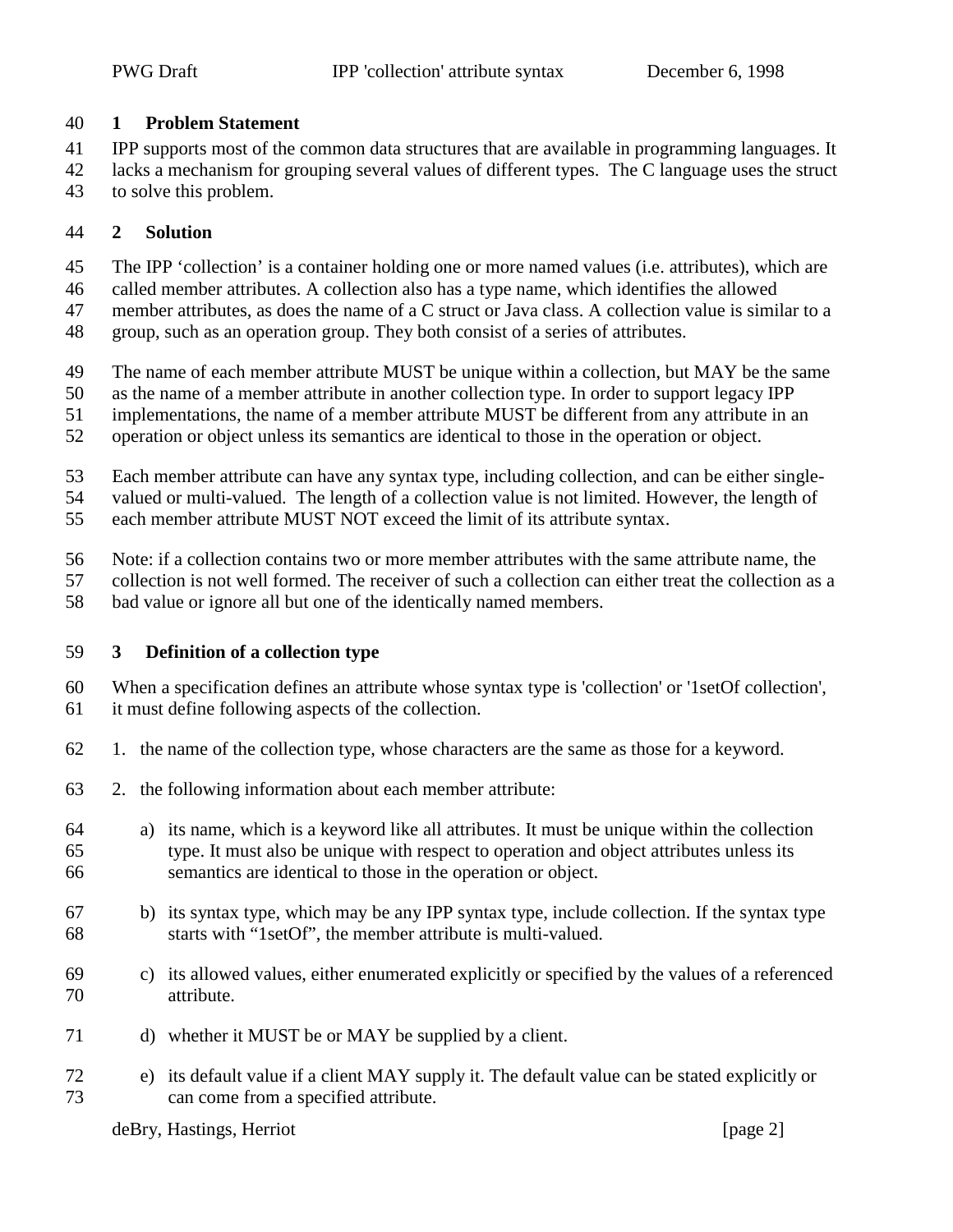- <span id="page-2-0"></span>f) whether it MUST be or MAY be supported by the printer.
- g) its semantics

#### **4 Unsupported Values**

- The rules for returning an unsupported collection attribute are an extension to the current rules.
- 1. If a collection contains unrecognized, unsupported member attributes and/or conflicting value, the attribute returned in the Unsupported Group is a collection containing the unrecognized, unsupported member attributes, and/or conflicting values. The unrecognized member attributes have an out-of-band value of unsupported. The unsupported member attributes and conflicting values have their unsupported values.

#### **5 Encoding**

 This section defines the encoding of a collection syntax type. A collection is encoded by using three new tags:

| Tag name        | Tag value | Meaning                                              |
|-----------------|-----------|------------------------------------------------------|
| beginCollection | 0x34      | Begin the named collection.                          |
| endCollection   | 0x37      | End the named collection.                            |
| sepCollection   | 0x38      | Separate two collections of a multi-valued attribute |

- 87 A collection value is encoded as a sequence of attribute values preceded by a beginCollection
- value and followed by an endCollection value. The value field of a beginCollection and an
- endCollection both contain the name of the collection type, which is a string of ASCII
- characters. These values allow a receiver to optionally match an endCollection value with a
- beginCollection. A 1setOf collection is encoded using the rules for 1setOf and collection, except
- that adjacent endCollection and beginCollection values MUST be combined into a single
- sepCollection value. Its value field contains the collection type. In a 1setOf collection, the
- endCollection value marks the end of last collection in the 1setOf collection. For legacy reasons,
- the name field for the endCollection and sepCollection must be non-empty. The name is
- arbitrarily assigned to be "c".
- The following example is written in the style of the IPP/1.1 "Encoding and Transport" document [ipp-pro]. The following example is for a job-notify attribute containing a set of 2 collections.

| <b>Octets</b><br>0x34     | <b>Symbolic Value</b><br>beginCollection | <b>Protocol field</b><br>value-tag | comments<br>Beginning of the collection |
|---------------------------|------------------------------------------|------------------------------------|-----------------------------------------|
| 0x000a<br>job-notify      | job-notify                               | name-length<br>Name                |                                         |
| 0x000f<br>job-notify-coll | job-notify-coll                          | Value-length<br>Value              | Collection type                         |

deBry, Hastings, Herriot [page 3]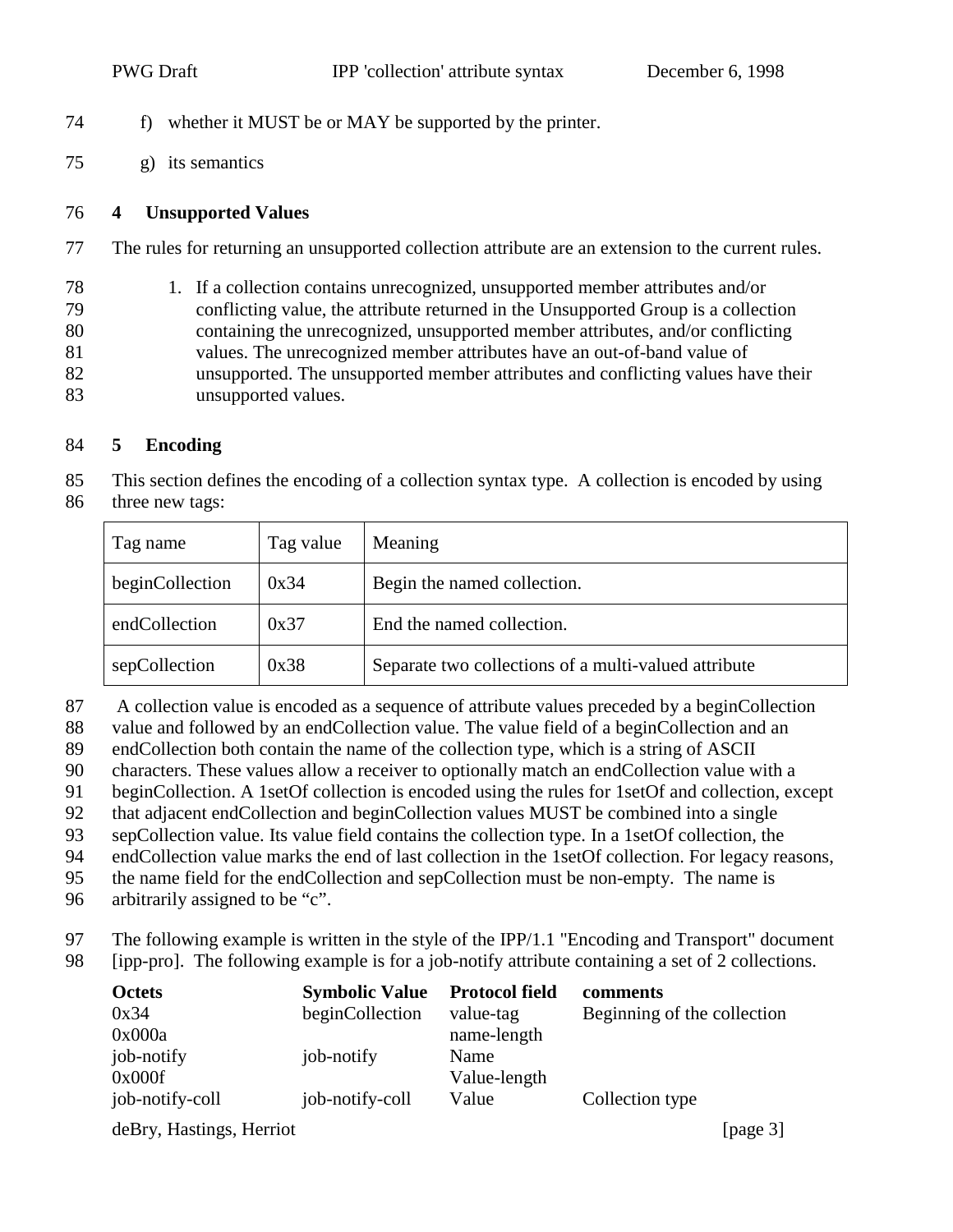<span id="page-3-0"></span>PWG Draft IPP 'collection' attribute syntax December 6, 1998

| <b>Octets</b>        | <b>Symbolic Value</b> | <b>Protocol field</b> | comments                            |
|----------------------|-----------------------|-----------------------|-------------------------------------|
| 0x45                 | uri type              | value-tag             | "notify-recipients" attribute       |
| 0x0010               |                       | name-length           |                                     |
| notify-recipient     | notify-recipient      | Name                  |                                     |
| 0x0013               |                       | value-length          |                                     |
| ipp-notify:port=700  |                       | Value                 |                                     |
| 0x44                 | keyword type          | value-tag             | "notify-event-groups" attribute     |
| 0x000d               |                       | name-length           |                                     |
| notify-events        |                       | Name                  |                                     |
| 0x0d                 |                       | value-length          |                                     |
| job-completed        |                       | Value                 |                                     |
| 0x44                 | keyword type          | value-tag             | 2nd "notify-event-groups" attribute |
| 0x0000               |                       | name-length           | 0 length means next multiple value  |
| 0x0011               |                       | value-length          |                                     |
| job-state-changed    | job-completion        | Value                 |                                     |
| 0x38                 | sepCollection         | value-tag             | Separator between collection values |
| 0x0001               |                       | name-length           |                                     |
| $\mathbf{C}$         |                       | Name                  | Non-empty for legacy                |
| 0x000f               |                       | value-length          |                                     |
| job-notify-coll      |                       | Value                 | Matches value of beginCollection    |
| 0x45                 | uri type              | value-tag             | "notify-recipients" attribute       |
| 0x0010               |                       | name-length           |                                     |
| notify-recipient     |                       | Name                  |                                     |
| 0x0014               |                       | value-length          |                                     |
| mailto:smith@foo.com |                       | Value                 |                                     |
| 0x44                 | keyword type          | value-tag             | "notify-event-groups" attribute     |
| 0x000d               |                       | name-length           |                                     |
| notify-events        |                       | Name                  |                                     |
| 0x0d                 |                       | value-length          |                                     |
| job-completed        |                       | Value                 |                                     |
| 0x37                 | endCollection         | value-tag             | End of last collection              |
| 0x0001               |                       | name-length           |                                     |
| $\mathbf{C}$         |                       | Name                  | Non-empty for legacy                |
| 0x000f               |                       | value-length          |                                     |
| job-notify-coll      |                       | Value                 | Matches value of beginCollection    |
|                      |                       |                       |                                     |

#### 99 **6 Legacy issues**

100 The encoding has been designed to work with IPP/1.0 and IPP/1.1 implementations. An IPP/1.0

101 or IPP/1.1 receiver will treat the three new syntax types, beginCollection, endCollection and

102 sepCollection as unrecognized syntax types. A legacy implementation is expected to behave as

103 follows.

104 A beginCollection value appears to be an attribute with an unsupported value.

105 The member attributes that follow the beginCollection appear to be normal attributes within their 106 group (e.g. normal for the operation attributes group). If an attribute has the same name as an

deBry, Hastings, Herriot [page 4]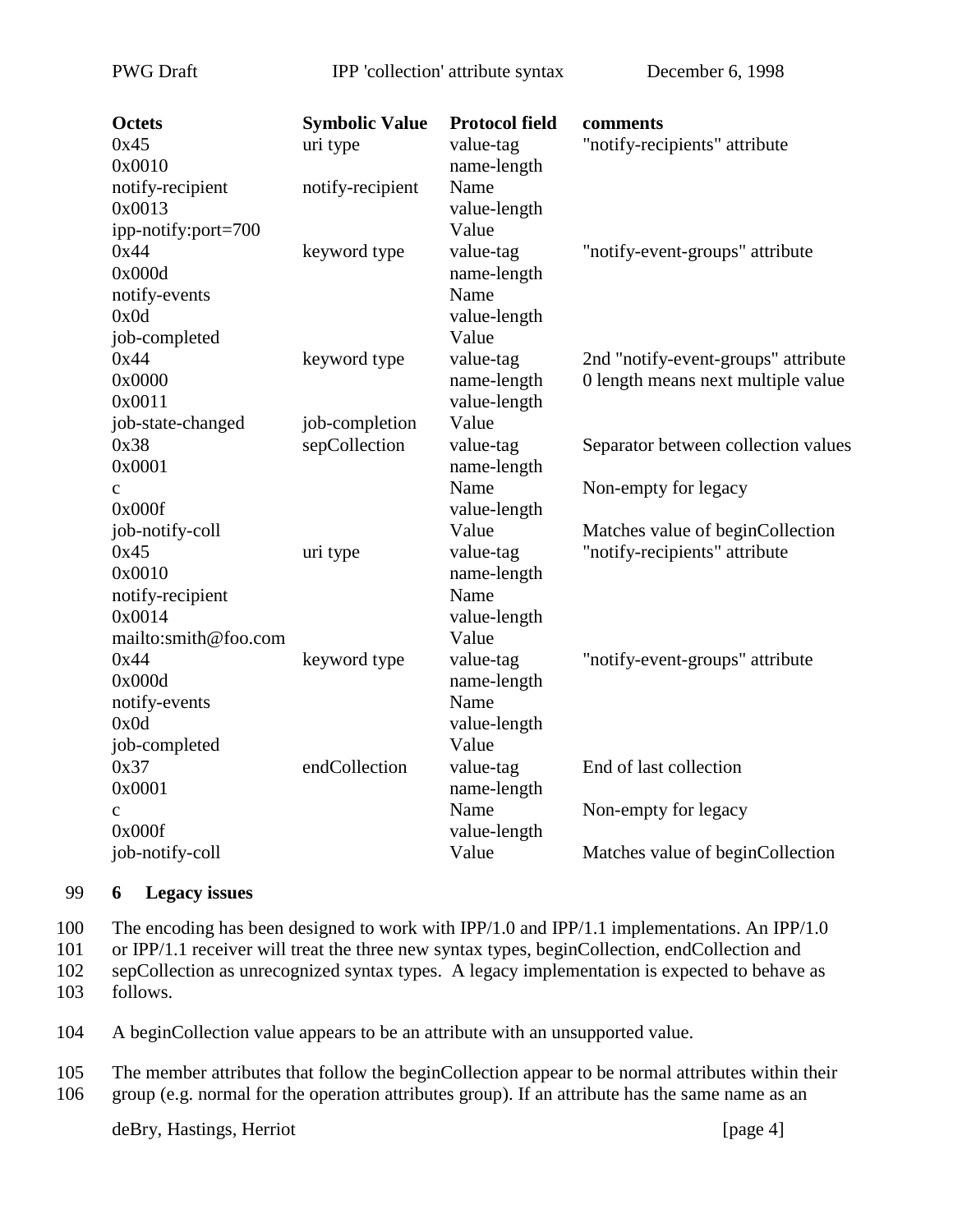- <span id="page-4-0"></span> attribute allowed in the group, it as a recognized member of the group (e.g. as a normal operation attribute).
- An endCollection value appears to be an attribute with an unsupported value and unrecognized
- 110 name "c". The same is true for a sepCollection value.

## **7 IANA Considerations**

- This attribute syntax will be registered with IANA after the WG approves its specification
- according to the procedures for extension of the IPP/1.1 Model and Semantics [ipp-mod] and
- after IPP becomes a proposed IETF standard.

## **8 Internationalization Considerations**

- This attribute syntax by itself has no impact on internationalization. However, the member
- attributes that are subsequently defined for use in a collection may have internationalization
- considerations, as may any attribute.

# **9 Security Considerations**

- This attribute syntax causes no more security concerns than any attribute syntax. It is only the attributes that are subsequently defined to use this or any other attribute syntax that may have
- security concerns, depending on the semantics of the attribute.

## **10 References**

- [ipp-mod]
- Isaacson, S., deBry, R., Hastings, T., Herriot, R., Powell, P., "Internet Printing
- Protocol/1.1: Model and Semantics" draft-ietf-ipp-model-v11-03.txt, June, 1999.

## [ipp-not]

 Isaacson, S., Martin, J., deBry, R., Hastings, T., " Internet Printing Protocol/1.0 & 1.1: IPP Event Notification Specification" draft-ietf-ipp-not-spec-00.doc, work in progress, August 25, 1999.

## [ipp-pro]

- Herriot, R., Butler, S., Moore, P., Turner, R., "Internet Printing Protocol/1.1: Encoding and Transport", draft-ietf-ipp-protocol-v11-02.txt, June, 1999.
- [ISO-10175] ISO/IEC 10175 Document Printing Application (DPA), June 1996.

## **11 APPENDIX A: Example of collection usage**

This section describes one collection Job Template example.